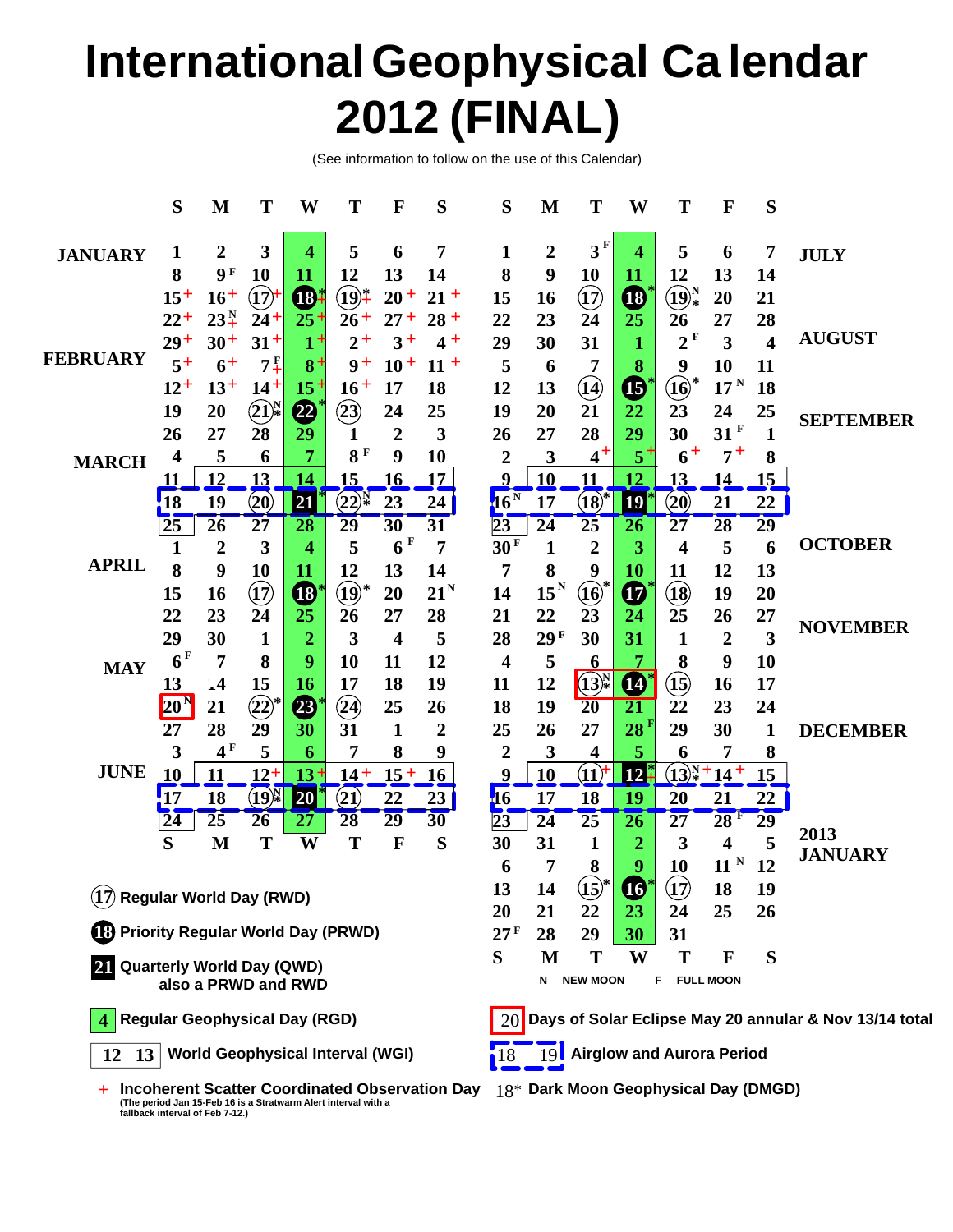NOTES on other dates and programs of interest:

- 1. Days with significant meteor shower activity (based on UT in year 2012) regular meteor showers: Dec 28-Jan 12; Apr 16-25; Apr 19-May 28; May 22-Jul 02; May 20-Jul 05; Jun 05-Jul 17; Jul 12-Aug 23; Jul 17-Aug 24; Sep 09-Oct 09; Oct 02-Nov 07; Nov 06-Nov 30; Dec 07-Dec 17; Dec 17- 26. These can be studied for their own geophysical effects or may be "geophysical noise" to other experiments (http://www.imo.net/calendar/2012).
- **2.** GAW (Global Atmosphere Watch) -- early warning system for changes in greenhouse gases, ozone layer, and long range transport of pollutants. http://www.wmo.int/pages/prog/arep/gaw/gaw\_home\_en.html (See Explanations.)
- **3.** CAWSES (Climate and Weather of the Sun-Earth System**) --** SCOSTEP Program 2004- 2008+. Theme areas: Solar Influence on Climate; Space Weather: Science and Applications; Atmospheric Coupling Processes; Space Climatology; and Capacity Building and Education.

<http://www.bu.edu/cawses> (See Explanations.) (S. Avery –susan.avery@colorado.edu)

- **4.** ILWS (International Living With a Star) Program International effort to stimulate, strengthen, and coordinate space research to understand the governing processes of the connected Sun-Earth System as an integrated entity. <http://ilwsonline.org/>.
- **5. +** Incoherent Scatter Coordinated Observations Days (see Explanations) starting at 1300 UT on the first day of the intervals indicated, and ending at 2000 UT on the last day of the intervals (minimum 31 hours observations): January 15-31 Alert for Stratospheric warmings; February 1-15 – same as January; June 12-15 Synoptic; September 04-07, Synoptic; December 11- 14 Synoptic.

<http://e7.eiscat.se/Members/ingemar/skedule/WD2012.htm>

**Stratospheric Warmings** = Dynamics of lower thermosphere during stratospheric warming (L.

Goncharenko -- lpg@haystack.mit.edu)

- **Synoptic** = Synoptic experiments emphasize wide coverage of F-region (Jan Sojka sojka@cc.usu.edu)
	- **AO** = Arecibo Observatory Incoherent Scatter Radar (ISR) (<http://www.naic.edu/~isradar/is/ishome.html>)
	- **JRO** = Jicamarca Radio Observatory ([http://jro.igp.gob.pe/english/radar/operation/real-time\\_en.php](http://jro.igp.gob.pe/english/radar/operation/real-time_en.php))

FINAL EDITION, December 2011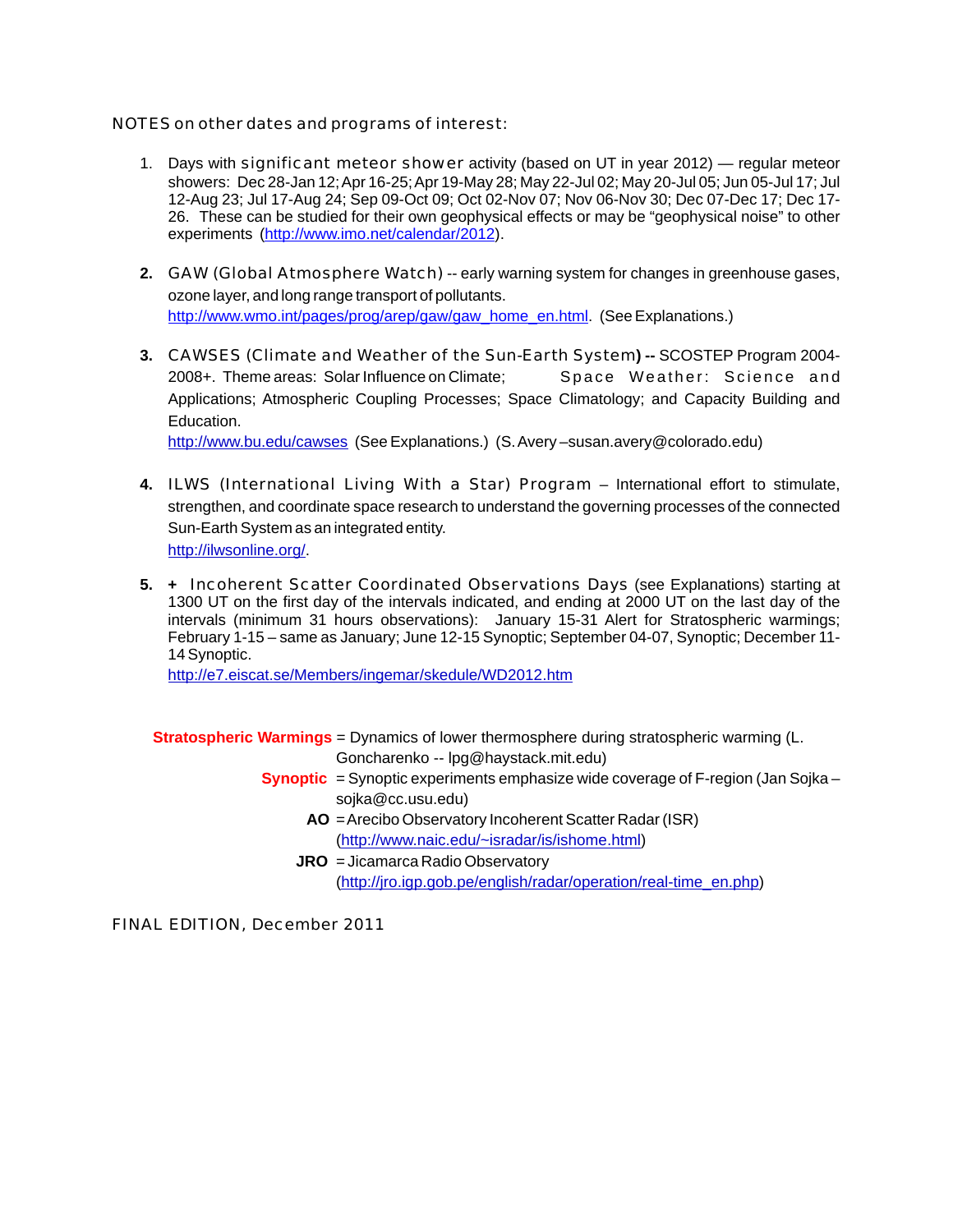## **EXPLANATIONS**

This Calendar continues the series begun for the IGY years 1957-58, and is issued annually to recommend dates for solar and geophysical observations which cannot be carried out continuously. Thus, the amount of observational data in existence tends to be larger on Calendar days. The recommendations on data reduction and especially the flow of data to **ICSU World Data System (WDS)** in many instances emphasize Calendar days. The Calendar is prepared by the **International Space Environment Service (ISES)** with the advice of spokesmen for the various scientific disciplines.

#### The **Solar Eclipses** are:

**a.) 20 May 2012, annular solar eclipse,** magnitude 0.944, maximum duration 05m46s, eclipse visible in Asia, the Pacific, and N. America; (annular: China, Japan, Pacific, w U.S.).

**b.) 13/14 November 2012, total solar eclipse**, magnitude 1.050, maximum duration 04m02s, eclipse visible in Australia, NZ, s Pacific, s S. America (total: n Australia, s Pacific).

Information from Jay M. Pasachoff, Williams College (Williamstown, MA), Chair, International Astronomical Union's WG on Eclipses (<http://www.eclipses.info>) based on work by Fred Espenak, NASA GSFC and provided as a Google Map by Xavier Jubier.

**Meteor Showers** Dates selected from the International Meteor Organization Shower Calendar 2012. Peak times provided by A. McBeath. Includes important visual showers and unusual showers observable mainly by radio and radar techniques. The dates are given in Note 1 on the previous page. See extended text for more details.

#### **Definitions:**

|                                                                | Time = Universal Time $(UT)$              |
|----------------------------------------------------------------|-------------------------------------------|
| Regular Geophysical Day ( $RGD$ ) = each Wednesday             |                                           |
| Regular World Day (RWD) = Tuesday, Wednesday and               |                                           |
|                                                                | Thursday near the middle of               |
|                                                                | the month (see calendar)                  |
| Priority Regular World Day (PRWD) = the Wednesday RWD          |                                           |
| Quarterly World Day $(QWD)$ = PRWD in the WGI                  |                                           |
| World Geophysical Interval (WGI) = 14 consecutive days each    |                                           |
|                                                                | season (see calendar)                     |
|                                                                | $ALERT = occurrence of unusual$           |
|                                                                | solar or geophysical                      |
|                                                                | conditions, broadcast once                |
|                                                                | daily soon after 0400 UT                  |
|                                                                | <b>STRATWARM</b> = stratospheric warmings |
| Retrospective World Intervals $(RWI)$ = MONSEE study intervals |                                           |
|                                                                |                                           |

For more detailed explanations of the definitions, please visit orhttp://www.ises-spaceweather.org/ [ftp://ftp.ngdc.noaa.gov/STP/publ](ftp://ftp.ngdc.noaa.gov/STP/publications/igc_calendars/)ications/igc\_calendars/

**Priority recommended programs for measurements not made continuously** (in addition to unusual **ALERT** periods):

**Aurora and Airglow** — Observation periods are New Moon periods, especially the 7 day intervals on the calendar;

**Atmospheric Electricity** — Observation periods are the **RGD**  each Wednesday, beginning on 4 January 2012 at 0000 UT, 11 January at 0600 UT, 18 January at 1200 UT, 25 January at 1800 UT, etc. Minimum program is **PRWDs**.

**Geomagnetic Phenomena** — At the minimum, need observation periods and data reduction on **RWDs** and during **MAGSTORM Alerts.**

**Ionospheric Phenomena** - Quarter-hourly ionograms; more frequently on **RWDs,** particularly at high latitude sites; f-plots on **RWDs;** hourly ionogram scaled parameters to **WDCs** on **QWDs**; continuous observations for solar eclipse in the eclipse zone. See **Airglow and Aurora.**

**Incoherent Scatter —** Observations on Incoherent Scatter Coordinated Days; also intensive series on **WGIs** or **Airglow and Aurora** periods.

**Special programs:** Dr. Ingemar Haggstrom, EISCAT, Box 812, SE-98128 Kiruna, Sweden; tel: +46 98079155; Fax: +46 98079159; email ingemar@eiscat.se. URSI Working Group G.5.<br>See <u><http://e7.eiscat.se/Members/ingemar/skedule/WD2012.htm/></u>

**Ionospheric Drifts** — During weeks with **RWDs.**

**Travelling Ionospheric Disturbances (TIDs)** — special periods, probably **PRWDs** or **RWDs**.

**Ionospheric Absorption** — Half-hourly on **RWDs**; continuous on solar eclipse days for stations in eclipse zone and conjugate area. Daily measurements during Absorption Winter Anomaly at temperate latitude stations (Oct-Mar Northern Hemisphere; Apr-Sep Southern Hemisphere).

**Backscatter and Forward Scatter** — **RWDs** at least.

**Mesospheric D region electron densities** — **RGDs**  around noon.

### **ELF Noise Measurements of earth-ionosphere cavity resonances — WGIs.**

**All Programs** — Appropriate intensive observations during unusual meteor activity.

**Meteorology** — Especially on **RGDs**. On **WGIs** and **STRATWARM** Alert Intervals, please monitor on Mondays and Fridays as well as Wednesdays.

**GAW (Global Atmosphere Watch)** -- WMO program to integrate monitoring of atmospheric composition. Early warning system of changes in atmospheric concentrations of greenhouse gases, ozone, and pollutants (acid rain and dust particles). WMO, 7 bis avenue de la Paix, P.O. Box 2300, CH-1211 Geneva 2, Switzerland. Seehttp://www.wmo.int/pages/prog/arep/gaw/gaw\_home\_en.html.

**Solar Phenomena** — Solar eclipse days, **RWDs,** and during **PROTON/FLARE ALERTS.**

**CAWSES (Climate and Weather of the Sun-Earth System)** -- SCOSTEP Program 2004-2008+. Focus on fully utilizing past, present, and future data; and improving space weather forecasting, the design of space- and Earth-based technological systems, and understanding the solar-terrestrial influences on Global Change. Contact is Susan Avery (susan.avery@colorado.edu), Chair of CAWSES Science Steering Group. Program "theme" areas: Solar Influence on Climate; Space Weather: Science and Applications; Atmospheric Coupling Processes; Space Climatology; and Capacity

**ILWS (International Living With a Star)** – International effort to stimulate, strengthen, and coordinate space research to understand the governing processes of the connected Sun-Earth System as an integrated entity. Contact info@ilwsonline.org. See <http://ilwsonline.org/>.

Buildingand Education. See http://www.bu.edu/cawses/

**Space Research, Interplanetary Phenomena, Cosmic Rays, Aeronomy — QWDs, RWDs, Airglow and Aurora** periods.